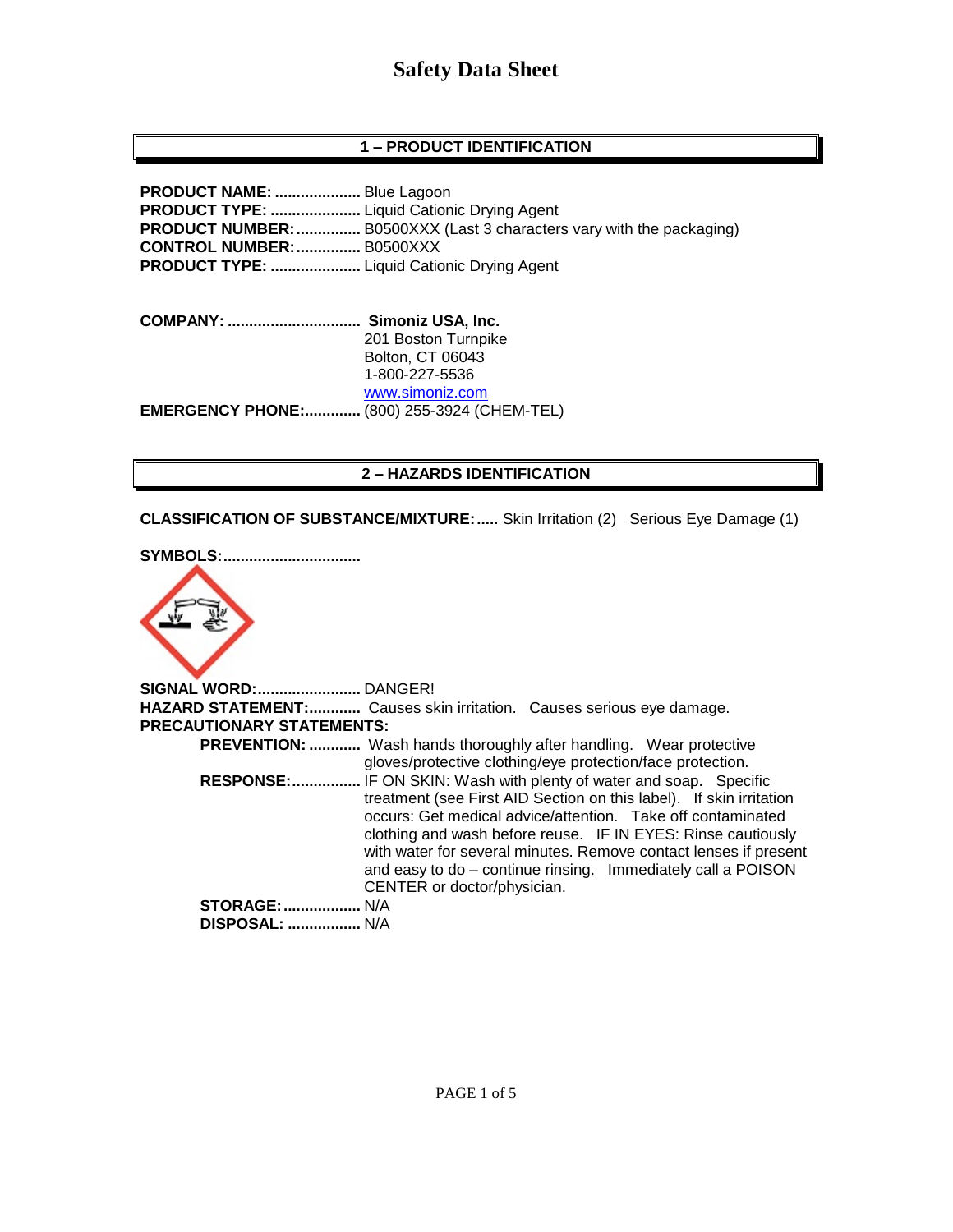## **3 – COMPOSITION / INFORMATION ON INGREDIENTS**

Water 7732-18-5 Nonylphenoxypolyethyleneoxyethanol 9016-45-9 Dialkyl Quaternary Ammonium Chloride 61789-77-3 Mixed Petroleum Hydrocarbons 64741-44-2 2-Butoxy Ethanol 111-76-2

#### **INGREDIENT C.A.S. NUMBER**

Percentages of ingredients are being withheld as trade secret information. This information will be disclosed as necessary to authorized individuals

## **4 – FIRST-AID MEASURES**

| <b>BREATHING (INHALATION):</b> If victim shows signs of discomfort or irritation, remove to fresh                                                                                  |
|------------------------------------------------------------------------------------------------------------------------------------------------------------------------------------|
| air. If symptoms persist, get immediate medical attention.                                                                                                                         |
| <b>SWALLOWING (INGESTION): .</b> DO NOT INDUCE VOMITING! Drink a large quantity of water or                                                                                        |
| milk. Do not attempt to give liquids to an unconscious person.                                                                                                                     |
| Get immediate medical attention!                                                                                                                                                   |
| Inhalation, skin absorption, or ingestion.                                                                                                                                         |
| <b>SKIN (DERMAL): </b> Flush from skin and clothing with large amounts of fresh water. If<br>irritation persists, consult physician. Wash contaminated clothing<br>before wearing. |

### **5 – FIRE-FIGHTING MEASURES**

**FLASHPOINT:...........................** This product is non-flammable. **EXTINGUISHING MEDIA:.........** Water fog or fine spray. Carbon dioxide, Dry chemical or Alcohol resistant foam. **SPECIAL FIRE FIGHTING PROCEDURES: ............**Firefighters working in areas where this product is present should be equipped with an approved, fully enclosed SCBA. **UNUSUAL FIRE AND EXPLOSION HAZARDS:......**None known.

# **6 – ACCIDENTAL RELEASE MEASURES**

**SPILL PROCEDURES:.............** Dike to prevent spillage into streams or sewer systems. Consult local, state and federal authorities.

**WASTE DISPOSAL: .................** As recommended by local, state and federal authorities.

# **7 – HANDLING and STORAGE**

**STORAGE:................................** Store in a cool, well ventilated area. Avoid overheating or freezing.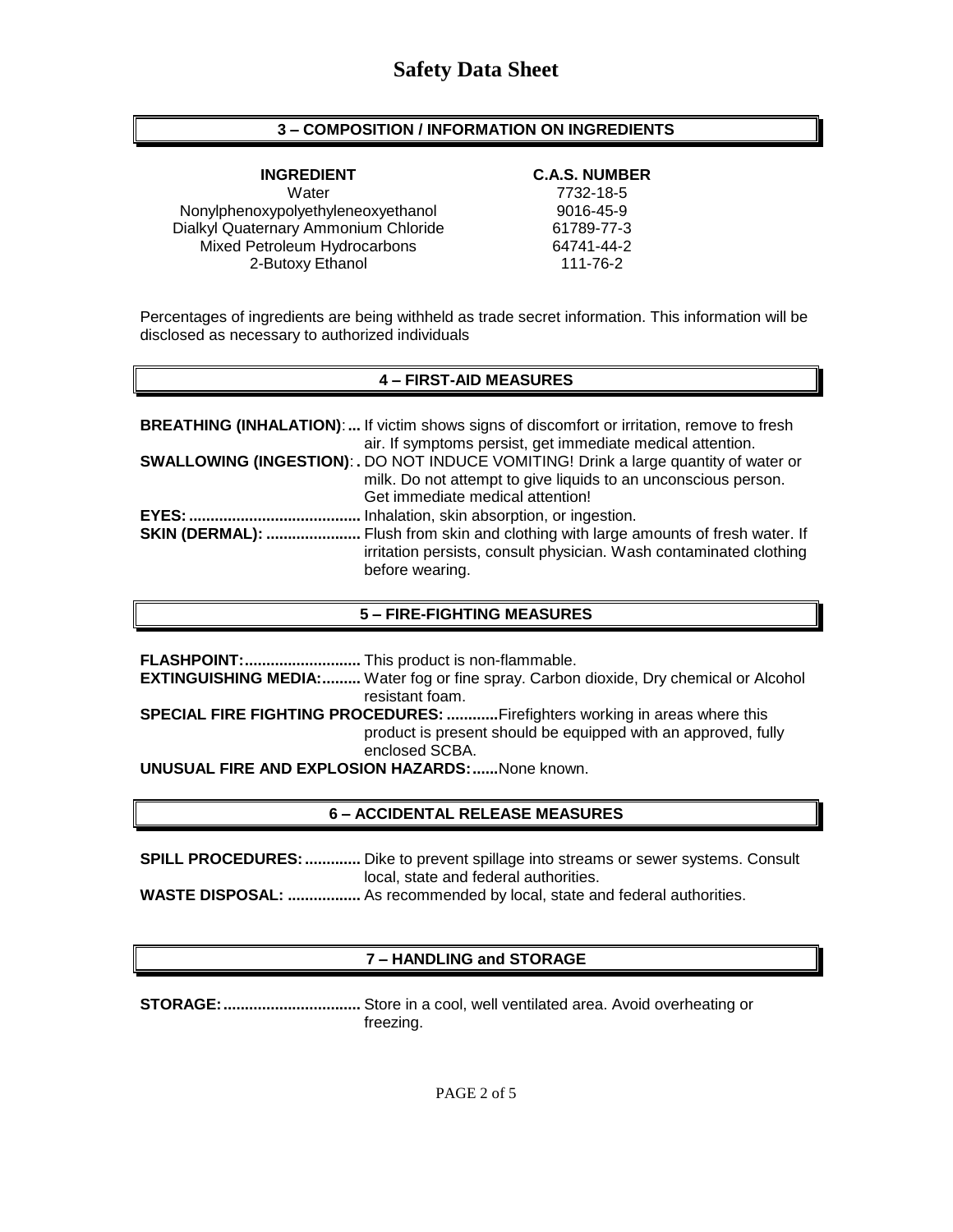# **Safety Data Sheet**

**HANDLING:...............................** Under normal use according to label instructions, special protection should not be necessary. Wear eye protection if product is likely to splash.Do not place this product in an unmarked container! Keep away from children! Spilled material is slippery.

## **8 – EXPOSURE CONTROLS / PERSONAL PROTECTION**

**RESPIRATORY PROTECTION:**Not usually needed in well-ventilated areas. If needed, use a NIOSH approved respirator.

**PROTECTIVE CLOTHING:.......** Nitrile or PVC gloves, and chemical splash goggles. **ADDITIONAL MEASURES: ......** Under normal use according to label instructions, special protection should not be necessary. Wear eye protection if product is likely to splash.Do not place this product in an unmarked container! Keep away from children! Spilled material is slippery.

| <b>INGREDIENT</b>                    | <b>C.A.S. NUMBER</b> | <b>PEL</b>             |
|--------------------------------------|----------------------|------------------------|
| Water                                | 7732-18-5            | No limits established  |
| Nonylphenoxypolyethyleneoxyethanol   | 9016-45-9            | No limits established  |
| Dialkyl Quaternary Ammonium Chloride | 61789-77-3           | No limits established  |
| Mixed Petroleum Hydrocarbons         | 64741-44-2           | 5 mg/m3 PEL            |
| 2-Butoxy Ethanol                     | 111-76-2             | 20 ppm TLV, 25 ppm PEL |
|                                      |                      |                        |

# **9 – PHYSICAL / CHEMICAL PROPERITES**

**APPEARANCE & ODOR: .........** Viscous dark blue liquid. Pleasantly scented. **ODOR THRESHOLD: ...............** N/A **pH:.............................................** 6.5-7.5 **MELTING POINT: .....................** 210 degrees F. **FREEZING POINT: ...................** N/A **BOILING POINT:.......................** 210 degrees F. **BOILING POINT RANGE:.........** N/A **FLASHPOINT:...........................** This product is non-flammable. **EVAPORATION RATE:.............** N/A

**FLAMMABILITY (solid/gas):....** N/A **EXPLOSION LIMITS:................** N/A **VAPOR PRESSURE: ................** N/A **VAPOR DENSITY (AIR=1):.......** Greater than 1. **SPECIFIC GRAVITY:................** 0.87 **SOLUBILITY IN WATER: .........** Completely soluble. **PARTITION COEFFICIENT: .....** N/A **AUTO-IGNITION TEMPERATURE:..........................**N/A **DECOMPOSITION TEMPERATURE: ......................**N/A **VISCOSITY: ..............................** Slight body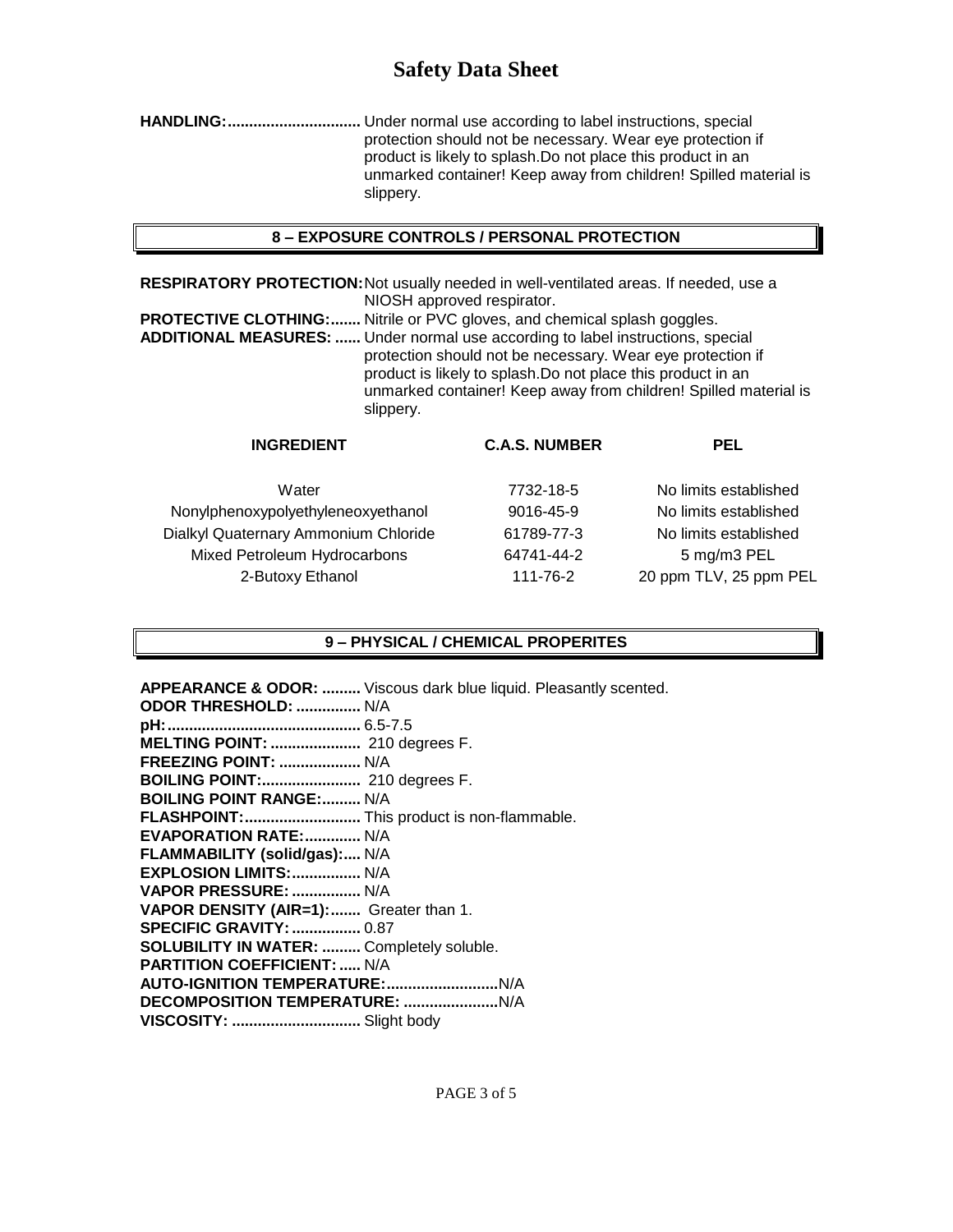# **10 – STABILITY and REACTIVITY**

**STABILITY:...............................** Stable under normal conditions. **HAZARDOUS DECOMP.:.........** This product not known to polymerize. **INCOMPATIBILITY:..................** Do not mix with other chemicals.

## **11 – TOXICOLOGICAL INFORMATION**

**ROUTE(S) OF ENTRY:.............** Inhalation, skin absorption, or ingestion. **LISTED CARCINOGEN: ...........** None over 0.1%. **MEDICAL CONDITION AGGRAVATED:..................**May aggravate pre-existing dermatitis. **INHALATION:............................** Not likely to be inhaled in hazardous amounts. Avoid exposure to mists or vapors. Maintain adequate ventilation in the work area. **INGESTION:..............................** This material can cause irritation or damage to stomach and esophagus. **EYES:........................................** Undiluted product will cause burns or eye irritation, or possibly permanent damage. **SKIN (DERMAL): ......................** This product may cause irritation if not removed from the skin. Chronic overexposure may cause injury to blood, liver & kidneys. **ACUTE TOXICITY\* (ORAL):…… .............................**>2000 mg/kg **ACUTE TOXICITY\* (DERMAL):.. .............................**>2000 mg/kg **ACUTE TOXCITY\* (INHALATION):..........................**>20,000 ppm V (Gas), >20 mg/l (Vapor), >5 mg/l (Dust)

**\***Determined using the additivity formula for mixtures (GHS Purple Book, 3.1.3.6)

### **12 – ECOLOGICAL INFORMATION**

### **ENVIRONMENTAL FATE AND DISTRIBUTION:** N/A

### **13 –DISPOSAL CONSIDERATIONS**

**WASTE DISPOSAL: .................** As recommended by local, state and federal authorities.

### **14 – TRANSPORTATION INFORMATION**

**PROPER SHIPPING NAME:.....** Not D.O.T. regulated. **HAZARD CLASS:...................... UN/NA NUMBER: ..................... PACKAGING GROUP :.............**

### **15 - REGULATIONS**

Contents of this MSDS comply with the OSHA Hazard Communication Standard 29CFR 1910.1200